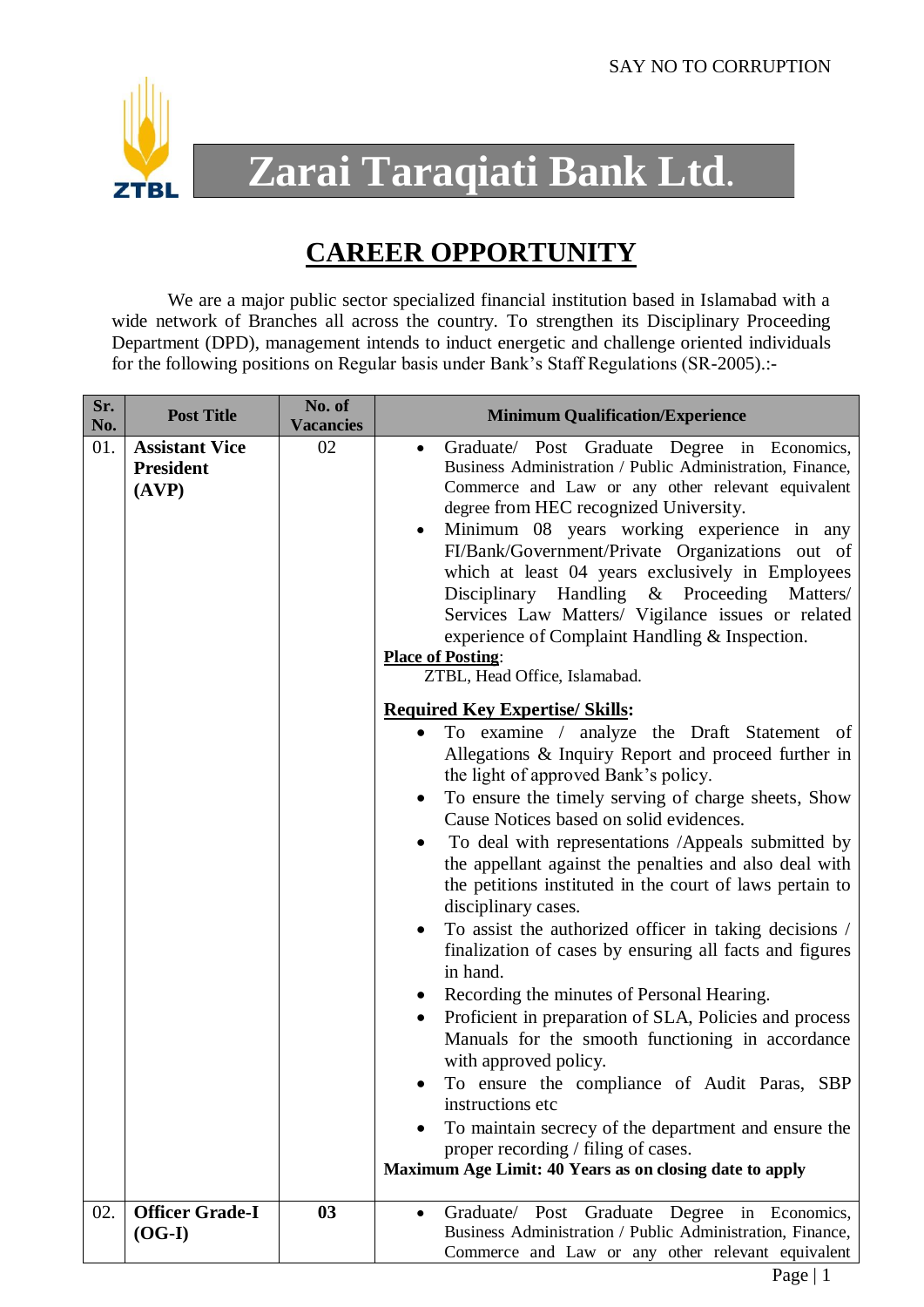|     |                                      |    | degree from HEC recognized University.<br>Minimum 05 years working experience in any<br>$\bullet$<br>FI/Bank/Government/Private Organizations out of<br>which at least 03 years exclusively in Employees<br>Disciplinary Handling & Proceeding Matters/<br>Services Law Matters/ Vigilance issues or related<br>experience of Complaint Handling & Inspection.<br><b>Place of Posting:</b><br>ZTBL, Head Office, Islamabad.<br><b>Required Key Expertise/ Skills:</b>                                                                                                                                                                                                                                                |
|-----|--------------------------------------|----|----------------------------------------------------------------------------------------------------------------------------------------------------------------------------------------------------------------------------------------------------------------------------------------------------------------------------------------------------------------------------------------------------------------------------------------------------------------------------------------------------------------------------------------------------------------------------------------------------------------------------------------------------------------------------------------------------------------------|
|     |                                      |    | To examine / analyze the Draft Statement of<br>Allegations & Inquiry Report and proceed further in<br>the light of approved Bank's policy.<br>To ensure the timely serving of charge sheets, Show<br>$\bullet$<br>Cause Notices based on solid evidences.<br>To deal with representations /Appeals submitted by<br>$\bullet$<br>the appellant against the penalties and also deal with<br>the petitions instituted in the court of laws pertain to<br>disciplinary cases.<br>To ensure the compliance of Audit Paras, SBP<br>$\bullet$<br>instructions etc<br>To maintain secrecy of the department and ensure the<br>proper recording / filing of cases.<br>Maximum Age Limit: 35 Years as on closing date to apply |
| 03. | <b>Officer Grade-II</b><br>$(OG-II)$ | 02 | Graduate/ Post Graduate Degree in Economics,<br>$\bullet$<br>Business Administration / Public Administration, Finance,<br>Commerce and Law or any other relevant equivalent<br>degree from HEC recognized University.<br>Minimum 03 years working experience in any<br>FI/Bank/Government/Private Organizations out of<br>which at least 02 years exclusively in Employees<br>Disciplinary Handling & Proceeding Matters/<br>Services Law Matters/ Vigilance issues or related<br>experience of Complaint Handling & Inspection.<br><b>Place of Posting:</b><br>ZTBL, Head Office, Islamabad.<br><b>Required Key Expertise/ Skills:</b>                                                                              |
|     |                                      |    | To examine / analyze the Draft Statement of<br>Allegations & Inquiry Report and proceed further in<br>the light of approved Bank's policy.<br>To ensure the timely serving of charge sheets, Show<br>$\bullet$<br>Cause Notices based on solid evidences.<br>To deal with representations /Appeals submitted by<br>the appellant against the penalties and also deal with<br>the petitions instituted in the court of laws pertain to                                                                                                                                                                                                                                                                                |
|     |                                      |    | disciplinary cases.<br>To ensure the compliance of Audit Paras, SBP<br>٠<br>instructions etc<br>To maintain secrecy of the department and ensure the                                                                                                                                                                                                                                                                                                                                                                                                                                                                                                                                                                 |